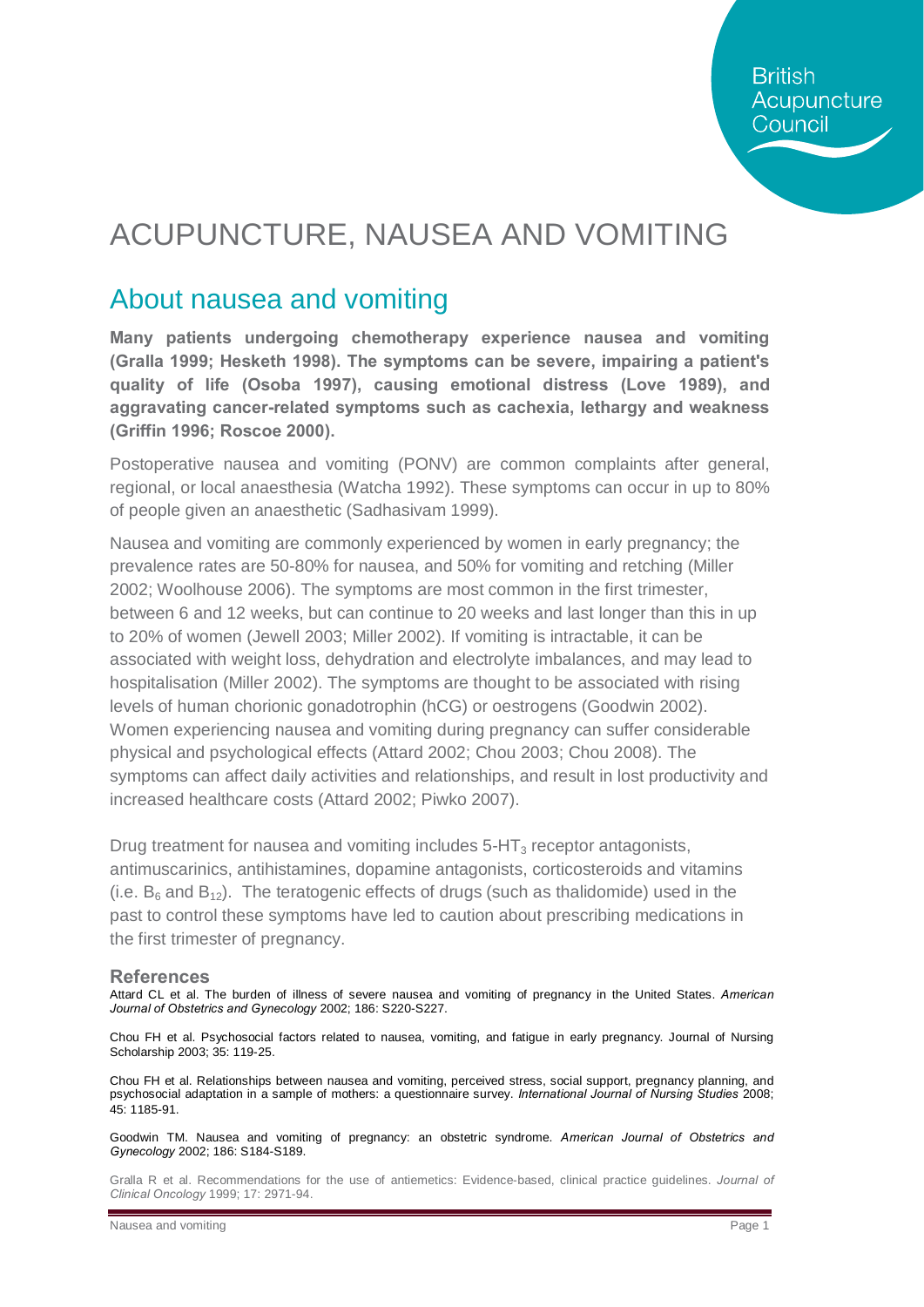Griffin A et al. On the receiving end: V Patient perceptions of the side effects of chemotherapy in 1993. *Annals of Oncology* 1996; 7: 189-95.

Hesketh P et al. Methodology of antiemetic trials: response assessment, evaluation of new agents and definition of chemotherapy emotogenecity. *Supportive Care Cancer* 1998; 6: 221-7.

#### Jewell D. Nausea and vomiting in early pregnancy. *American Family Physician 2003*; 68: 143-4.

Love R et al. Side effects and emotional distress during cancer chemotherapy. *Cancer* 1989; 63: 604-12.

Miller F. Nausea and vomiting in pregnancy: the problem of perception--is it really a disease? *American Journal of Obstetrics and Gynecology* 2002; 186: S182-S183.

Osoba D et al. Effect of postchemotherapy nausea and vomiting on health-related quality of life. The Quality of Life and Symptom Control Committees of the National Cancer Institute of Canada Clinical Trials Group. *Supportive Care Cancer* 1997; 5: 307-13

#### Piwko C et al. The weekly cost of nausea and vomiting of pregnancy for women calling the Toronto Motherisk Program. *Current Medical Research and Opinion* 2007; 23: 833-40.

Roscoe J et al. Nausea and vomiting remain a significant clinical problem: trends over time in controlling chemotherapyinduced nausea and vomiting in 1413 patients treated in community clinical practices. *Journal of Pain and Symptom Management* 2000; 20: 113-21.

Sadhasivam S et al. The safety and efficacy of prophylactic ondansetron in patients undergoing modified radical mastectomy. *Anesthesia and Analgesia* 1999; 89: 1340-5.

Watcha MF, White PF. Postoperative nausea and vomiting: its etiology, treatment and prevention. *Anesthesiology* 1992; 77: 162-84.

#### Woolhouse M. Complementary medicine for pregnancy complications. *Australian Family Physician* 2007; 35: 695.

Vivamus sollicitudin risus odio. Vestibulum consectetur rhoncus turpis, eu semper nisi interdum sed. Sed eget odio quis mauris auctor eleifend.

Suspendisse iaculis dui feugiat arcu malesuada in vulputate quam laoreet. Curabitur a felis lectus, eu ultrices mauris. Nunc commodo lacus risus, pretium viverra augue.

Etiam id augue nibh, et ornare risus. Pellentesque at elementum odio. Sed convallis eros et risus faucibus rhoncus. Curabitur rutrum lectus non nisl pharetra in blandit dolor vestibulum.

### How acupuncture can help

The best evidence for acupuncture of effectiveness is with postoperative nausea and vomiting (PONV) (Ezzo 2006a). The latest systematic review, based on 40 trials and nearly 5,000 patients, found acupuncture to be significantly better than sham treatment and at least as good as anti-emetic drugs, with minimal side-effects (Lee 2009). Trials published since this review gathered its data have also been consistently positive: acupressure at P6 (Soltani 2010), acupoint injection of droperidol at P6 (Zhu 2010), 24 hour acupoint stimulation (Frey 2009), acupuncture at several points (Ayoglu 2009), acupuncture at P6 (Puyang 2009, Frey 2009) and ear acupuncture (Sahmaddini 2008). There is one less consistently favourable review but that looked specifically at caesarean delivery under neuraxial anaesthesia (6 trials only): (Allen 2008).

For chemotherapy-induced nausea and vomiting, there is also substantial evidence supporting acupuncture and associated procedures, although it is not as consistent as that for PONV. The latest systematic review (Ezzo 2006b) is now several years old. It found that electro- (but not manual) acupuncture reduced the incidence of acute vomiting and self-administered acupressure appears to have a protective effect for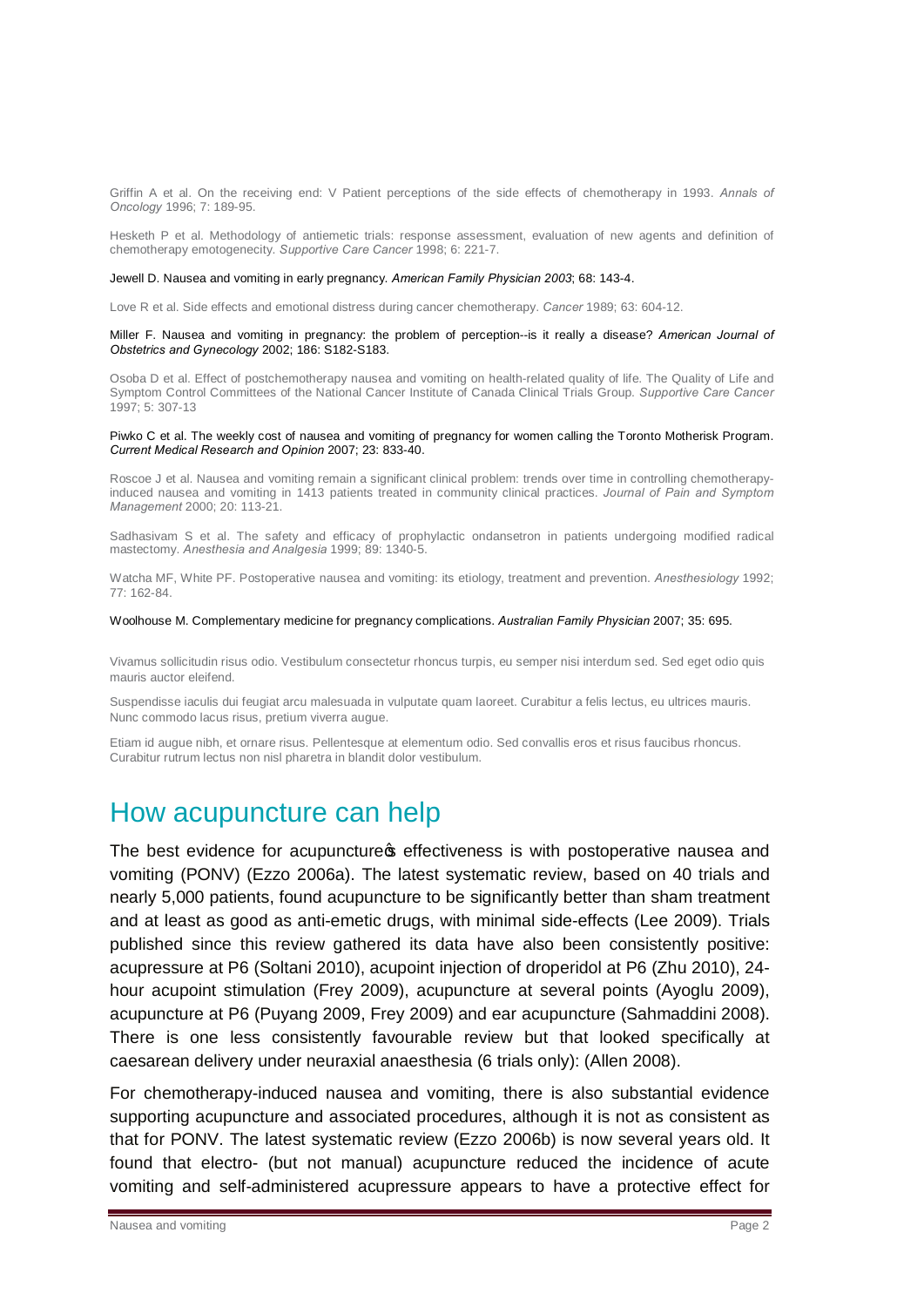acute nausea and can readily be taught to patients. Subsequent individual trials of acupuncture or electroacupuncture (Yang 2009; You 2009; Sima 2009; Gottschling 2008) have all reported significant benefits, while those for acupressure applied using a wristband have been mixed (Jones 2008; Molassiotis 2007; Shin 2006).

For nausea and vomiting in pregnancy, the results have been less convincing, with a mix of positive and equivocal results according to Ezzo et alo (2006a) systematic review and in subsequent trials (Aghadam 2010; Shin 2007; Heazell 2006). A review covering various treatments, including acupuncture, ginger, vitamin B and medications, concluded that there is a lack of high-quality evidence to support advice on any of them (Matthews 2010).

Acupuncture, electroacupuncture or acupressure have been used successfully as treatments for nausea and vomiting arising in various other circumstances, for example opioid-induced (Zheng 2008), radiotherapy-induced (Roscoe 2009; Bridge 2003), and post-myocardial infarction.(Dent 2003).

It is characteristic of virtually all the Western trials of acupuncture for nausea and vomiting that they have used just the one point, P6. While this point is certainly strongly indicated for these symptoms, and appears to have a marked specific effect, it is by no means the only candidate; in traditional practice a mixture of different points would usually be employed, related to individual patient characteristics.

See Table overleaf for further details of the cited studies.

In general, acupuncture is believed to stimulate the nervous system and cause the release of neurochemical messenger molecules (Han 2004; Zhou 2008; Lee 2009). The resulting biochemical changes influence the body's homeostatic mechanisms, thus promoting physical and emotional well-being (Pomeranz, 1987; Zhao 2008; Samuels 2008; Cheng 2009).. Stimulation of certain acupuncture points has been shown to affect areas of the brain that are known to reduce sensitivity to pain and stress, as well as promoting relaxation (Hui 2010).

Acupuncture may help to alleviate nausea and vomiting by:

- · regulating gastric myo-electrical activity (Streitberger 2006)
- · modulating the actions of the vagal nerve and autonomic nervous system (Huang2005)
- · reducing vasopressin-induced nausea and vomiting and suppressing retrograde peristaltic contractions (Tatewaki 2005)
- · regulating vestibular activities in the cerebellum (Streitberger 2006)

## About traditional acupuncture

Acupuncture is a tried and tested system of traditional medicine, which has been used in China and other eastern cultures for thousands of years to restore, promote and maintain good health. Its benefits are now widely acknowledged all over the world, and in the past decade traditional acupuncture has begun to feature more prominently in mainstream healthcare in the UK. In conjunction with needling, the practitioner may use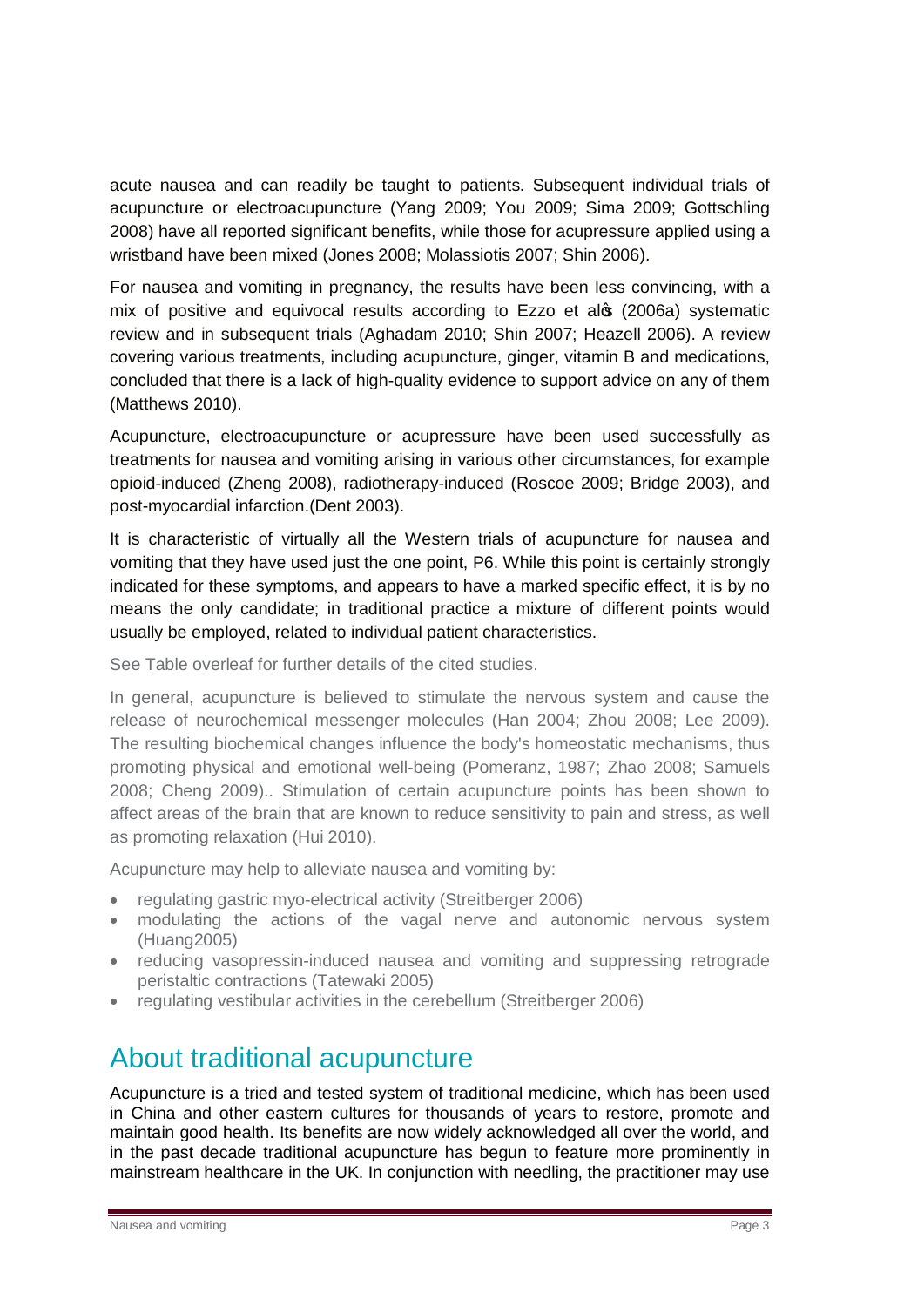techniques such as moxibustion, cupping, massage or electro-acupuncture. They may also suggest dietary or lifestyle changes.

Traditional acupuncture takes a holistic approach to health and regards illness as a sign that the body is out of balance. The exact pattern and degree of imbalance is unique to each individual. The traditional acupuncturistos skill lies in identifying the precise nature of the underlying disharmony and selecting the most effective treatment. The choice of acupuncture points will be specific to each patient of needs. Traditional acupuncture can also be used as a preventive measure to strengthen the constitution and promote general wellbeing.

An increasing weight of evidence from Western scientific research (see overleaf) is demonstrating the effectiveness of acupuncture for treating a wide variety of conditions. From a biomedical viewpoint, acupuncture is believed to stimulate the nervous system, influencing the production of the body to communication substances - hormones and neurotransmitters. The resulting biochemical changes activate the body's selfregulating homeostatic systems, stimulating its natural healing abilities and promoting physical and emotional wellbeing.

# About the British Acupuncture Council

With over 3000 members, the British Acupuncture Council (BAcC) is the UK<sup>®</sup> largest professional body for traditional acupuncturists. Membership of the BAcC guarantees excellence in training, safe practice and professional conduct. To find a qualified traditional acupuncturist, contact the BAcC on 020 8735 0400 or visit www.acupuncture.org.uk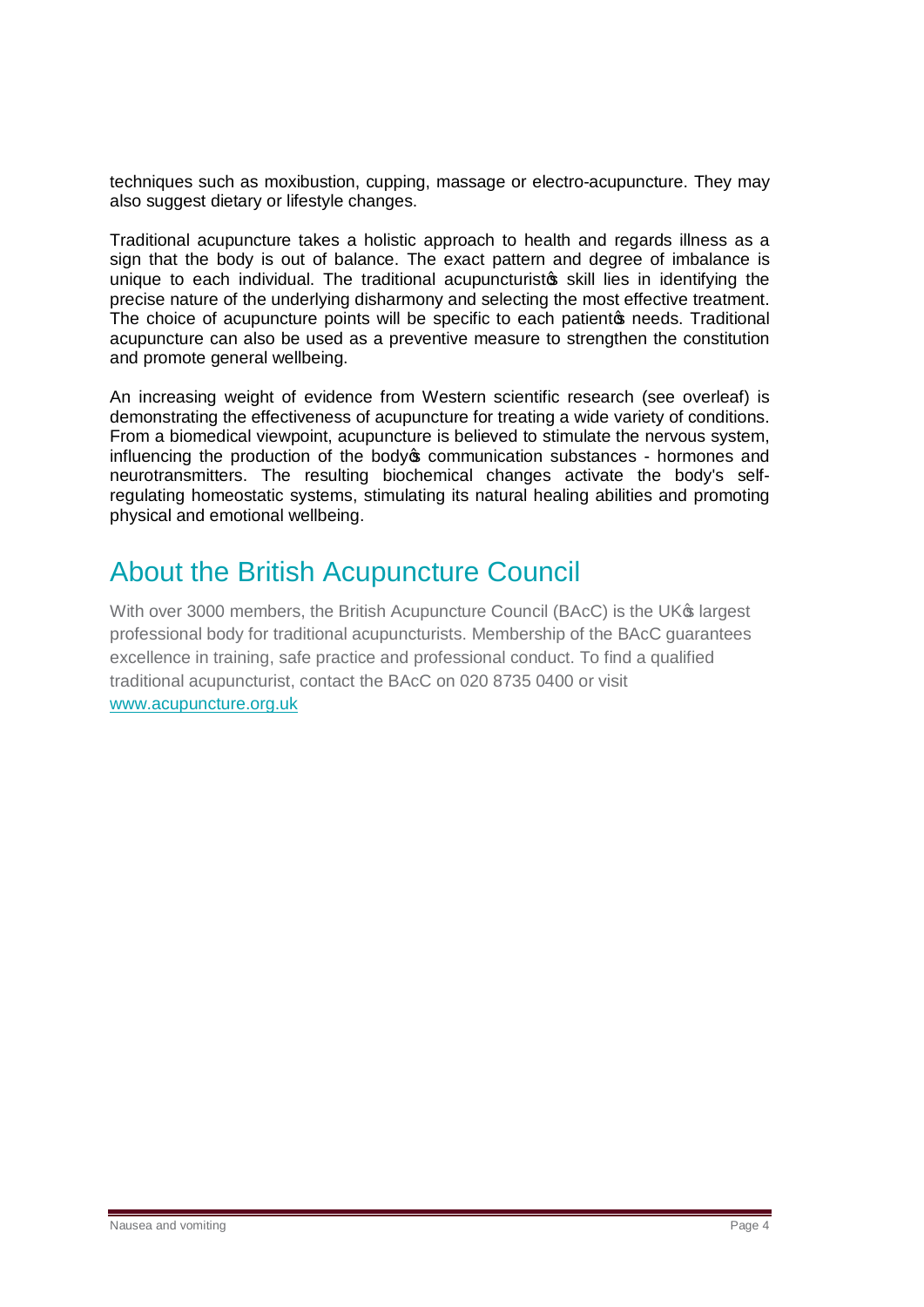# ACUPUNCTURE, NAUSEA AND VOMITING

# The evidence

**Research Conclusion**

### **Systematic reviews**

| Matthews A et al. Interventions for<br>nausea and vomiting in early<br>pregnancy. Cochrane Database of<br>Systematic Reviews 2010, Issue 9.<br>Art. No.: CD007575. DOI:<br>10.1002/14651858.CD007575.pub2.                                        | A systematic review that assessed the effectiveness and safety of<br>interventions for nausea, vomiting and retching in early pregnancy<br>(previously published in 2003). Twenty-seven randomised<br>controlled trials, with 4,041 women, were included. They covered<br>many interventions, including acupressure, acustimulation,<br>acupuncture, ginger, vitamin B6 and several antiemetic drugs.<br>Evidence regarding the effectiveness of P6 acupressure, auricular<br>(ear) acupressure and acustimulation of the P6 point was limited.<br>Acupuncture (P6 or traditional) showed no significant benefit to<br>women in pregnancy. The evidence of effectiveness for ginger was<br>limited and not consistent. There was only limited evidence from<br>trials to support the use of pharmacological agents including<br>vitamin B6, and anti-emetic drugs to relieve mild or moderate<br>nausea and vomiting. There was little information on maternal and<br>fetal adverse outcomes and on psychological, social or economic<br>outcomes. Meta-analysis was not possible for most outcomes due<br>to heterogeneity in study participants, interventions, comparison<br>groups, and outcomes measured or reported. The methodological<br>quality of the included studies was mixed. The reviewers<br>concluded that there is a lack of high-quality evidence to support<br>advice on interventions for nausea and vomiting in pregnancy.                                                                                                                                |
|---------------------------------------------------------------------------------------------------------------------------------------------------------------------------------------------------------------------------------------------------|---------------------------------------------------------------------------------------------------------------------------------------------------------------------------------------------------------------------------------------------------------------------------------------------------------------------------------------------------------------------------------------------------------------------------------------------------------------------------------------------------------------------------------------------------------------------------------------------------------------------------------------------------------------------------------------------------------------------------------------------------------------------------------------------------------------------------------------------------------------------------------------------------------------------------------------------------------------------------------------------------------------------------------------------------------------------------------------------------------------------------------------------------------------------------------------------------------------------------------------------------------------------------------------------------------------------------------------------------------------------------------------------------------------------------------------------------------------------------------------------------------------------------------------------------------------------------------|
| Lee A, Fan LTY. Stimulation of the<br>wrist acupuncture point P6 for<br>preventing postoperative nausea and<br>vomiting. Cochrane Database of<br>Systematic Reviews 2009, Issue 2.<br>Art. No.: CD003281. DOI:<br>10.1002/14651858.CD003281.pub3. | A systematic review that assessed the efficacy and safety of P6<br>acupoint stimulation in preventing postoperative nausea and<br>vomiting (PONV) (first published in 2004). Forty randomised<br>controlled trials involving 4,858 participants of techniques that<br>stimulated the P6 acupoint compared with sham treatment or drug<br>therapy for the prevention of PONV were included. Interventions<br>used included acupuncture, electro-acupuncture, transcutaneous<br>nerve stimulation, laser stimulation, capsicum plaster, an acu-<br>stimulation device, and acupressure in patients undergoing<br>surgery. Primary outcomes were the risks of nausea and vomiting.<br>Secondary outcomes were the need for rescue antiemetic therapy<br>and adverse effects. Compared with sham treatment P6 acupoint<br>stimulation significantly reduced: nausea (RR 0.71, 95% CI 0.61 to<br>0.83); vomiting (RR 0.70, 95% CI 0.59 to 0.83), and the need for<br>rescue antiemetics (RR 0.69, 95% CI 0.57 to 0.83). There was no<br>clear difference in the effectiveness of P6 acupoint stimulation for<br>invasive and noninvasive acupoint stimulation. There was no<br>evidence of difference between P6 acupoint stimulation and<br>antiemetic drugs in the risk of nausea (RR 0.82, 95% CI 0.60 to<br>1.13), vomiting (RR 1.01, 95% CI 0.77 to 1.31), or the need for<br>rescue antiemetics (RR 0.82, 95%Cl 0.59 to 1.13). The side effects<br>associated with P6 acupoint stimulation were minor. The reviewers<br>concluded that P6 acupoint stimulation prevented PONV. |
| Allen TK, Habib AS. P6 stimulation for<br>the prevention of nausea and<br>vomiting associated with cesarean<br>delivery under neuraxial anesthesia: a<br>systematic review of randomized<br>controlled trials. Anesthesia and                     | A systematic review that compared the overall efficacy of different<br>methods of P6 stimulation with placebo in women having<br>caesarean delivery under neuraxial anaesthesia. The primary<br>outcomes including the incidence of nausea, vomiting, and the<br>need for rescue antiemetic therapy, both intraoperatively and<br>postoperatively. Six studies involving 649 patients were included.                                                                                                                                                                                                                                                                                                                                                                                                                                                                                                                                                                                                                                                                                                                                                                                                                                                                                                                                                                                                                                                                                                                                                                            |

Of these, two studies reported a significant reduction in the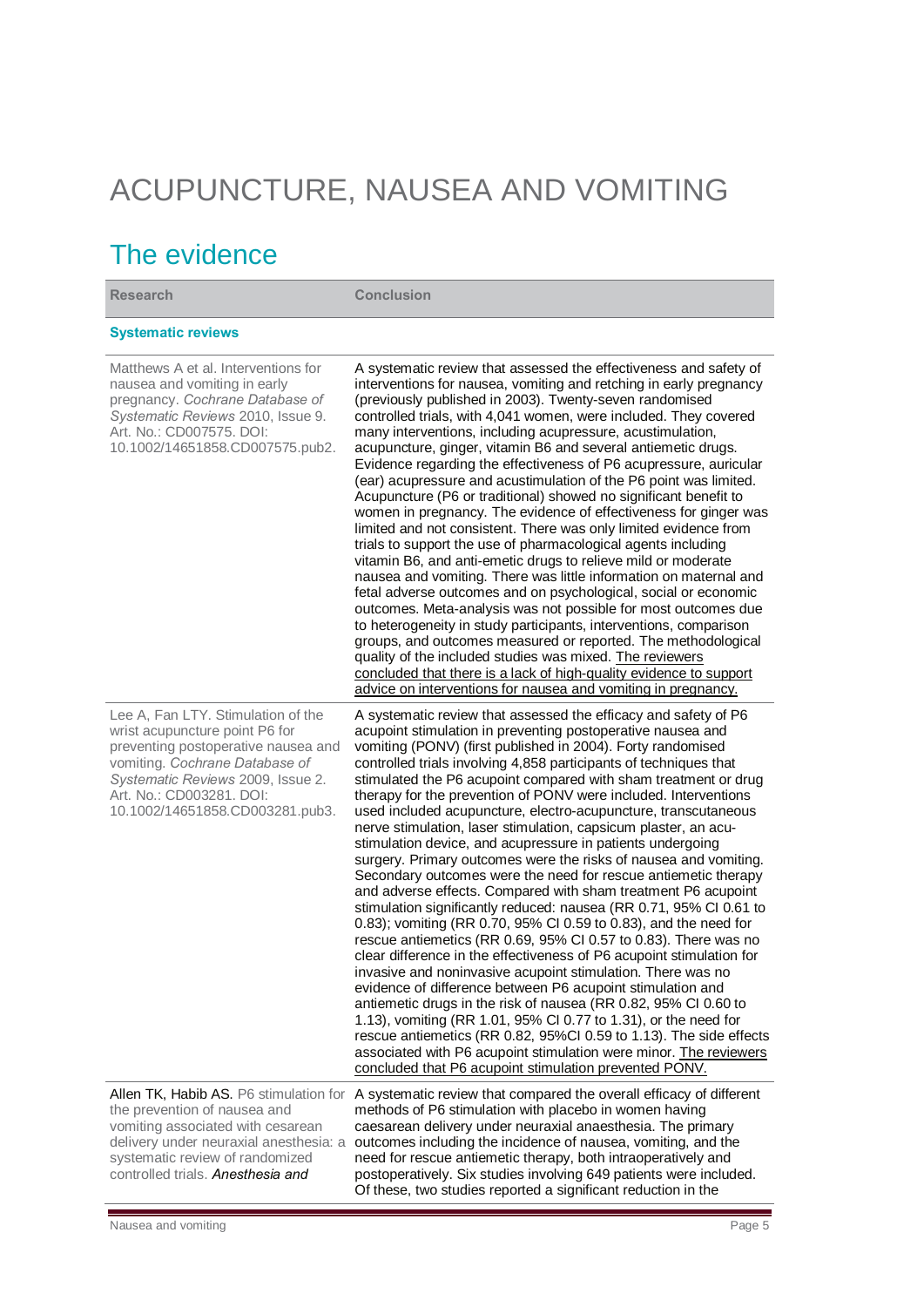| Analgesia 2008; 107: 1308-12.                                                                                                                                                                                               | incidence of intraoperative nausea with P6 stimulation, and one<br>study reported a significant reduction in rescue antiemetic<br>requirement. However, none of the studies reported any<br>differences between the treatment and control groups with respect<br>to vomiting. Four studies reported postoperative outcomes. Of<br>these, one study reported a significant reduction in postoperative<br>nausea, two studies reported a significant reduction in<br>postoperative vomiting, and one study reported a significant<br>reduction in the need for postoperative rescue antiemetic therapy.<br>The reviewers concluded that some studies showed a benefit of P6<br>stimulation, but the finding was not consistent and it was not<br>possible to draw definitive conclusions on the efficacy of P6<br>stimulation in reducing intraoperative or postoperative nausea and<br>vomiting associated with caesarean delivery performed under<br>neuraxial anaesthesia.                                                                                                                                                                                                                                                                                                                                                                                                                                                                                                                                                                                                                                                                                                                                                                                             |
|-----------------------------------------------------------------------------------------------------------------------------------------------------------------------------------------------------------------------------|-------------------------------------------------------------------------------------------------------------------------------------------------------------------------------------------------------------------------------------------------------------------------------------------------------------------------------------------------------------------------------------------------------------------------------------------------------------------------------------------------------------------------------------------------------------------------------------------------------------------------------------------------------------------------------------------------------------------------------------------------------------------------------------------------------------------------------------------------------------------------------------------------------------------------------------------------------------------------------------------------------------------------------------------------------------------------------------------------------------------------------------------------------------------------------------------------------------------------------------------------------------------------------------------------------------------------------------------------------------------------------------------------------------------------------------------------------------------------------------------------------------------------------------------------------------------------------------------------------------------------------------------------------------------------------------------------------------------------------------------------------------------------|
| Ezzo J et al. Cochrane systematic<br>reviews examine P6 acupuncture-<br>point stimulation for nausea and<br>vomiting. Journal of Alternative and<br>Complementary Medicine 2006a; 12:<br>489-95.                            | A summary of Cochrane systematic reviews assessing P6<br>stimulation for nausea and vomiting. Reviews were found on<br>postoperative sickness, chemotherapy-induced nausea and<br>vomiting, and pregnancy-related nausea and vomiting. Results for<br>postoperative nausea and vomiting were the most consistent, with<br>26 trials and more than 3,000 patients showing that real P6<br>stimulation was more effective than sham in both adults and<br>children and for both nausea and vomiting. Pooled data of trials<br>including different antiemetics showed that P6 stimulation seems<br>to be superior to antiemetic medication for nausea and equivalent<br>for vomiting. For chemotherapy-induced nausea and vomiting,<br>there were 11 trials and over 1,200 patients. Electroacupuncture,<br>but not manual acupuncture, was beneficial for first-day vomiting.<br>Acupressure was effective for first-day nausea but not vomiting.<br>Wristwatch-like electrical devices were not effective for any<br>outcome. Results for pregnancy-related nausea and vomiting<br>comprised six trials and about 1,150 patients. Results were mixed,<br>with some positive trials and others providing equivocal results.<br>The reviewers concluded that P6 stimulation may be beneficial for<br>various conditions involving nausea and vomiting, but that the<br>added value to antiemetics remains unclear.                                                                                                                                                                                                                                                                                                                                                         |
| Ezzo J et al. Acupuncture-point<br>stimulation for chemotherapy-induced<br>nausea or vomiting. Cochrane<br>Database of Systematic Reviews<br>2006b, Issue 2. Art. No.: CD002285.<br>DOI:<br>10.1002/14651858.CD002285.pub2. | A systematic review that assessed the effectiveness of<br>acupuncture-point stimulation on acute and delayed<br>chemotherapy-induced nausea and vomiting in cancer patients.<br>Eleven randomised trials including 1,247 patients assessed<br>acupuncture-point stimulation by any method (needles, electrical<br>stimulation, magnets, or acupressure) for chemotherapy-induced<br>nausea or vomiting, or both were included. Overall, acupuncture-<br>point stimulation of all methods combined reduced the incidence of<br>acute vomiting (RR = $0.82$ ; 95% confidence interval 0.69 to 0.99; P<br>$= 0.04$ ), but not acute or delayed nausea severity compared to<br>control. By modality, stimulation with needles reduced proportion of<br>acute vomiting (RR = $0.74$ ; 95% confidence interval 0.58 to 0.94; P<br>= 0.01), but not acute nausea severity. Electroacupuncture<br>reduced the proportion of acute vomiting ( $RR = 0.76$ ; 95%<br>confidence interval 0.60 to 0.97; $P = 0.02$ ), but manual<br>acupuncture did not; delayed symptoms for acupuncture were not<br>reported. Acupressure reduced mean acute nausea severity (SMD<br>$= -0.19$ ; 95% confidence interval -0.37 to -0.01; P = 0.04) but not<br>acute vomiting or delayed symptoms. Noninvasive<br>electrostimulation showed no benefit for any outcome. All trials<br>used concomitant pharmacologic antiemetics, and all, except<br>electroacupuncture trials, used state-of-the-art antiemetics. The<br>reviewers concluded that electroacupuncture has demonstrated<br>benefit for chemotherapy-induced acute vomiting, and that self-<br>administered acupressure appears to have a protective effect for<br>acute nausea and can readily be taught to patients though studies |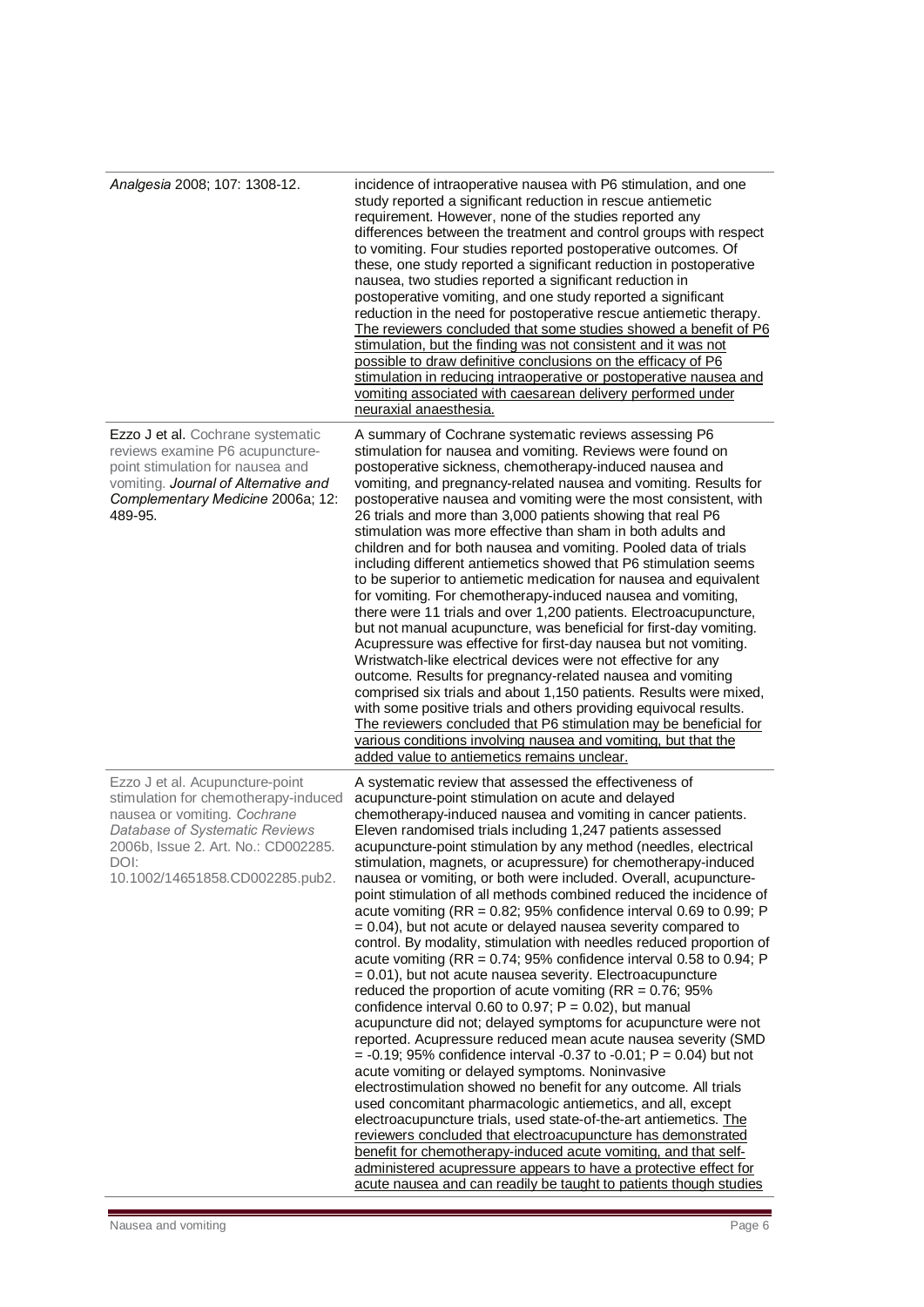### did not involve placebo control.

Streitberger K et al. Acupuncture for nausea and vomiting: an update of clinical and experimental studies. *Auton Neurosci* 2006; 129: 107-17.

An overview of clinical and experimental studies. The clinical results have already been presented above. Experimental studies showed effects of P6-stimulation on gastric myo-electrical activity, vagal modulation and cerebella vestibular activities in functional magnetic resonance imaging. There is good clinical evidence from more than 40 randomised controlled trials that acupuncture has some effect in preventing or attenuating nausea and vomiting. A growing number of experimental studies suggest mechanisms of action.

#### **Randomised controlled trials**

### **PONV**

| Soltani AE et al. Acupressure using<br>ondansetron versus metoclopramide<br>on reduction of postoperative nausea<br>and vomiting after strabismus<br>surgery. Archives of Iranian Medicine<br>2010; 13: 288-93.              | A randomised controlled trial that compared the clinical efficacy of<br>acupressure with ondansetron or metoclopramide for postoperative<br>nausea and vomiting (PONV) after strabismus surgery. There were<br>200 patients included. Acupressure wrist bands were applied 30<br>minutes before anaesthesia induction and removed six hours after<br>surgery. PONV was evaluated within 0-2 hours and 2-24 hours<br>after surgery by a blinded observer. Neither the incidence nor the<br>severity of PONV was significantly different among acupressure,<br>metoclopramide and ondansetron groups. The researchers<br>concluded that acupressure at P6 on the wrist causes a significant<br>reduction in the incidence and severity of PONV 24 hours after<br>strabismus surgery, which is similar to the reduction seen with<br>metoclopramide and ondansetron.                                                                                                                                                                                                                                                                                                                                                                                                                                                                             |
|------------------------------------------------------------------------------------------------------------------------------------------------------------------------------------------------------------------------------|-----------------------------------------------------------------------------------------------------------------------------------------------------------------------------------------------------------------------------------------------------------------------------------------------------------------------------------------------------------------------------------------------------------------------------------------------------------------------------------------------------------------------------------------------------------------------------------------------------------------------------------------------------------------------------------------------------------------------------------------------------------------------------------------------------------------------------------------------------------------------------------------------------------------------------------------------------------------------------------------------------------------------------------------------------------------------------------------------------------------------------------------------------------------------------------------------------------------------------------------------------------------------------------------------------------------------------------------------|
| Zhu HX et al. Preventive effect of<br>acupoint injection at neiguan (PC 6)<br>on postoperative nausea and<br>vomiting after laparoscopic<br>gynecologic surgery. Chinese<br>acupuncture & moxibustion 2010; 30:<br>$72 - 4.$ | A randomised controlled trial that investigated methods for<br>preventing the postoperative nausea and vomiting (PONV) after<br>laparoscopic gynaecological surgery. One hundred and twenty<br>patients were divided into three groups. droperidol injection into<br>P6 (group I), intravenous injection of droperidol (group II) or no<br>treatment (group III). Twenty four hours after the operation, the<br>frequency and degree of nausea and vomiting were observed and<br>scored according to the criteria standard. The incidence rate of<br>nausea was 10% in group I and 57.5% in group II, which was<br>significantly different from 80% in group III (p<0. 01, p<0. 05,<br>respectively), while it was lower in group I than in group II (p<0.<br>01). The incidence rate of vomiting was 7.5% in group I and<br>52.5% in group II, which was significantly different from 75% in<br>group III (p<0.01, p<0.05 respectively), while it was lower in group I<br>than in group II (p<0.01). No complication, such as obvious<br>drowsiness, anxiety and extracorticospinal tract reaction, was<br>observed among the three groups. The researchers concluded that<br>acupoint injection at P6 with a small dose of droperidol can<br>effectively prevent PONV after laparoscopic gynaecological<br>surgery without adverse effects. |
| Frey UH et al. P6 acustimulation<br>effectively decreases postoperative<br>nausea and vomiting in high-risk<br>patients. British Journal of<br>Anaesthesia 2009; 102: 620-5.                                                 | A randomised controlled trial that investigated the effectiveness of<br>acustimulation in relation to known risk factors for PONV. Two<br>hundred women undergoing vaginal hysterectomy were given 24<br>hours of acustimulation (subdivided into groups of pre-induction<br>and post-induction) or sham stimulation, (similarly subdivided).<br>Nausea and vomiting/retching was recorded for 24 hours after<br>operation in the whole group and stratified by risk factors (female<br>gender, non-smoker, history of PONV/motion sickness, and<br>postoperative morphine usage). The incidence of PONV and need<br>for rescue therapy was significantly lower in the acustimulation<br>than in the sham group (PONV, 33% vs. 63%, P<0.001; rescue<br>therapy, 39% vs. 61%, P=0.001). The risk ratio for acustimulation                                                                                                                                                                                                                                                                                                                                                                                                                                                                                                                      |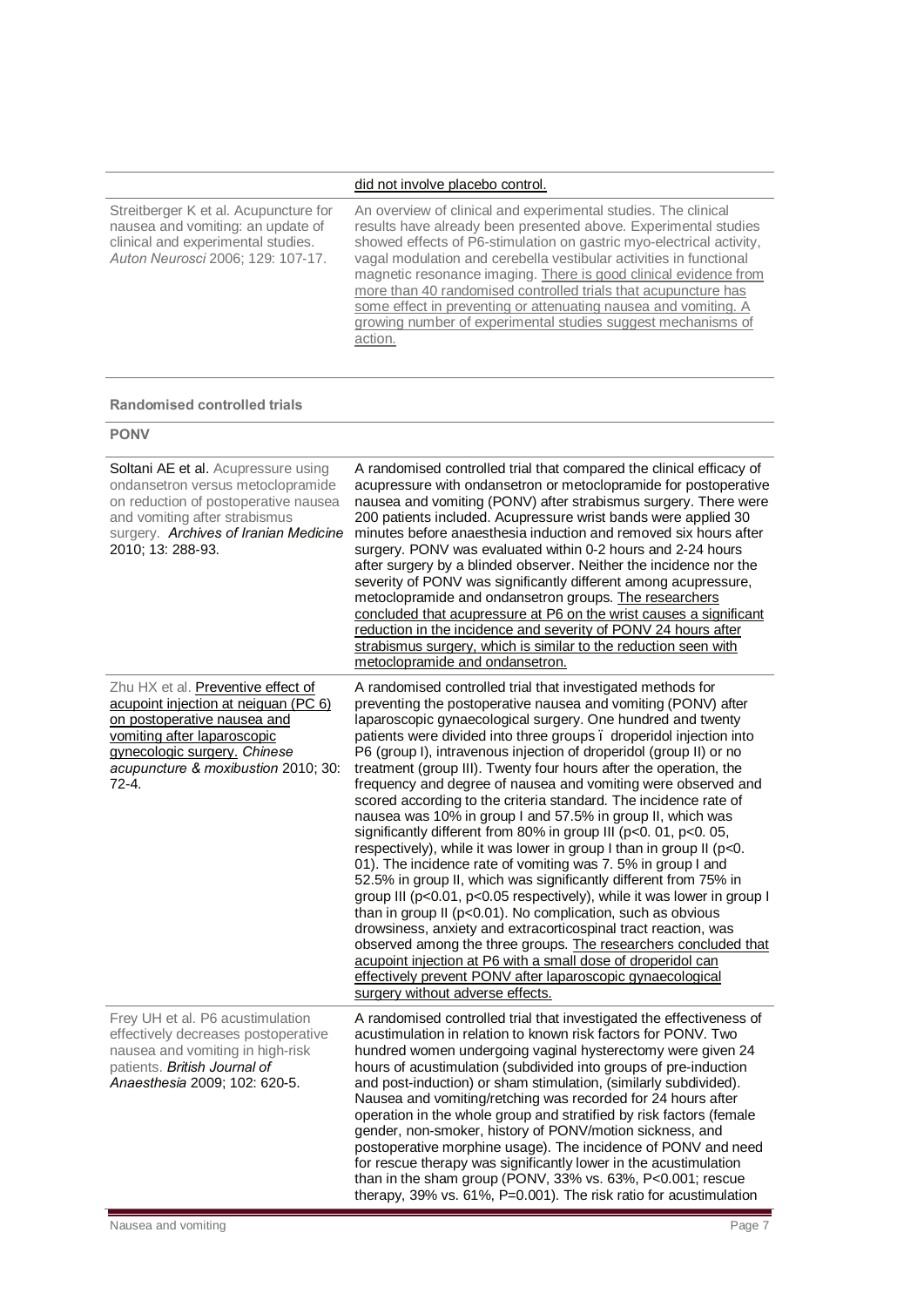|                                                                                                                                                                                                                                                                                                               | and PONV was 0.29 [95% confidence interval (CI) 0.16-0.52] and<br>for rescue therapy it was 0.38 (95% CI 0.21-0.66). No significant<br>difference in PONV reducing effects could be detected between<br>pre- and post-induction. The researchers concluded that<br>continuous 24 hour acustimulation decreases PONV, particularly in<br>patients at high risk.                                                                                                                                                                                                                                                                                                                                                                                                                                                                                                                                                                                                                                                                                                                                                                                                                                                                                                                                                                                                                                                                                                                                                                                                                                                                                             |
|---------------------------------------------------------------------------------------------------------------------------------------------------------------------------------------------------------------------------------------------------------------------------------------------------------------|------------------------------------------------------------------------------------------------------------------------------------------------------------------------------------------------------------------------------------------------------------------------------------------------------------------------------------------------------------------------------------------------------------------------------------------------------------------------------------------------------------------------------------------------------------------------------------------------------------------------------------------------------------------------------------------------------------------------------------------------------------------------------------------------------------------------------------------------------------------------------------------------------------------------------------------------------------------------------------------------------------------------------------------------------------------------------------------------------------------------------------------------------------------------------------------------------------------------------------------------------------------------------------------------------------------------------------------------------------------------------------------------------------------------------------------------------------------------------------------------------------------------------------------------------------------------------------------------------------------------------------------------------------|
| Ayoglu H et al. The effects of<br>preoperative acupuncture needle and<br>capsicum plaster applications of extra<br>1, pericardium 6 and large intestine 4<br>points on preoperative anxiety,<br>postoperative nausea-vomiting and<br>analgesic consumption. Journal of<br>Medical Sciences 2009; 29: 1063-70. | A randomised controlled trial that investigated the effects of<br>preoperative acupuncture or capsicum plaster on the acupuncture<br>points P6, LI 4, E1 for postoperative nausea and vomiting. Sixty<br>patients undergoing laparoscopic gynaecological operations were<br>divided into four groups - acupuncture dry needle at points P6, Li 4<br>and E1 in group I; capsicum plaster application at the same points<br>in group II; midazolam (intramuscularly) and placebo plaster<br>application at different non-acupuncture points (sham) in group III,<br>and only placebo plaster at sham points in group IV. Nausea and<br>vomiting rates were lower in group I and II (p<0.05). The<br>researchers concluded that preoperative acupuncture needle and<br>capsicum plaster application at P6, E1, and Li 4 points were found<br>to be effective in reducing postoperative nausea and vomiting.<br>Noninvasive capsicum plasters are concluded to be a good<br>alternative method for needles that may cause side effects.                                                                                                                                                                                                                                                                                                                                                                                                                                                                                                                                                                                                                        |
| Ouyang MW et al. Prophylactic effect<br>of acupuncture on nausea and<br>vomiting after laparoscopic operation.<br>Chinese acupuncture & moxibustion<br>2009; 29: 915-8.                                                                                                                                       | A randomised controlled trial that explored the prophylactic effect<br>of acupuncture at P6 on nausea and vomiting after laparoscopic<br>operation. One hundred patients undergoing laparoscopic<br>gastrointestinal operations were divided into an acupuncture group<br>and a control group. The operation was carried out with the<br>combined infusion and inhalation anaesthesia. The patients in the<br>acupuncture group were treated before anaesthesia and during the<br>operation. The needles were extracted after operation, and the<br>acupoints were covered with opaque tape. In contrast, the patients<br>in the control group had the tape applied without acupuncture.<br>After the operation, all patients were given the self-controlled<br>intravenous analgesia, and followed up for nausea, retching and<br>vomiting. At 6 h, 12 h, 24 h, 48 h after the operation, in the<br>acupuncture group, the incidence rates of the nausea were 12.0%,<br>6.0%, 6.0% and 2.0%, and the incidence rates of the retching were<br>0, 0, 2.0% and 2.0%, respectively; in the control group, the<br>incidence rates of the nausea were 28.0%, 20.0%, 12.0% and<br>2.0%, and the incidence rates of the retching were 2.0%, 6.0%,<br>2.0% and 0, respectively. At 6 h, 12 h after operation, the<br>incidence rates of the nausea and retching in the acupuncture<br>group were lower than those of the control group ( $p < 0.05$ ,<br>p<0.001). There was no vomiting in either group. The researchers<br>concluded that acupuncture at P6 can reduce the incidence rates<br>of the patients' nausea and retching after laparoscopic operation. |
| Frey UH et al. Effect of P6<br>acustimulation on post-operative<br>nausea and vomiting in patients<br>undergoing a laparoscopic<br>cholecystectomy. Acta<br>Anaesthesiologica Scandinavica<br>2009. 53; 1341-7.                                                                                               | A randomised controlled trial that investigated the effectiveness of<br>acustimulation on attenuating PONV. A total of 200 patients<br>undergoing a laparoscopic cholecystectomy with propofol<br>(induction) and maintenance anaesthesia were included. In the<br>acustimulation group, subdivided into groups with pre-induction<br>and post-induction acustimulation, an active ReliefBand device<br>was placed at the P6 acupoint. In the sham group, similarly<br>subdivided, an inactive device was applied instead. The<br>ReliefBand remained in place for 24 hours after surgery. Nausea<br>and vomiting/retching were recorded at 2, 6, and 24 hours post-<br>operatively. Results The incidence of early nausea (up to 2 hours)<br>was significantly lower in the acustimulation than in the sham<br>group (29% vs. 42%; p=0.043). No significant effect could be<br>detected for retching/vomiting. Acustimulation showed no effect on<br>PONV after 6 and 24 hours. The timing of (i.e. pre- vs. post-<br>induction) acustimulation had no significant effect on PONV                                                                                                                                                                                                                                                                                                                                                                                                                                                                                                                                                                         |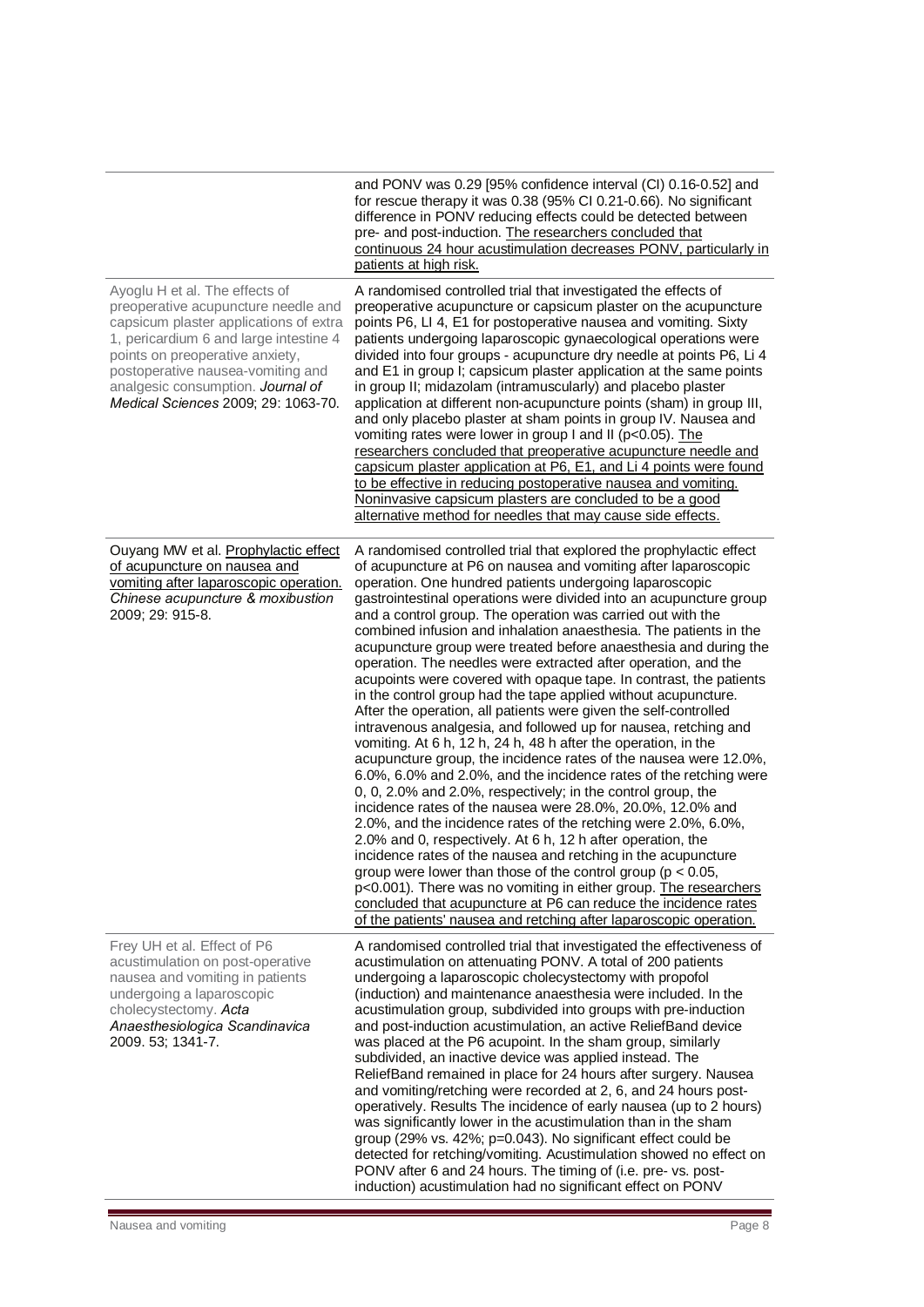|                                                                                                                                                                                                                                                              | reduction. The researchers concluded that acustimulation at the P6<br>acupoint reduces early nausea, but not vomiting, after laparoscopic<br>cholecystectomy, irrespective of its pre- or post-induction<br>application.                                                                                                                                                                                                                                                                                                                                                                                                                                                                                                                                                                                                                                                                                                                                                               |
|--------------------------------------------------------------------------------------------------------------------------------------------------------------------------------------------------------------------------------------------------------------|----------------------------------------------------------------------------------------------------------------------------------------------------------------------------------------------------------------------------------------------------------------------------------------------------------------------------------------------------------------------------------------------------------------------------------------------------------------------------------------------------------------------------------------------------------------------------------------------------------------------------------------------------------------------------------------------------------------------------------------------------------------------------------------------------------------------------------------------------------------------------------------------------------------------------------------------------------------------------------------|
| Sahmeddini MA, Fazelzadeh A. Does<br>auricular acupuncture reduce<br>postoperative vomiting after<br>cholecystectomy? Journal of<br>Alternative and Complementary<br>Medicine 2008; 14: 1275-9.                                                              | A randomised controlled trial that assessed the efficacy of auricular<br>acupuncture for the prevention of postoperative nausea and<br>vomiting after cholecystectomy. One hundred female patients<br>undergoing transabdominal cholecystectomy were randomly<br>allocated to two groups. an auricular acupuncture treatment<br>group and a non treatment group. There was a significant<br>difference between the control and auricular acupuncture<br>treatment groups in the incidence of vomiting 24 hours after<br>surgery (66% and 0%, respectively, p<0.01). No noteworthy side<br>effects from treatment were observed. The researchers concluded<br>that auricular acupuncture is effective in reducing vomiting<br>following transabdominal cholecystectomy in female patients.                                                                                                                                                                                              |
| Chemotherapy-induced nausea<br>and vomiting                                                                                                                                                                                                                  |                                                                                                                                                                                                                                                                                                                                                                                                                                                                                                                                                                                                                                                                                                                                                                                                                                                                                                                                                                                        |
| Yang Y et al. Electroacupuncture at<br>Zusanli (ST 36) for treatment of<br>nausea and vomiting caused by the<br>chemotherapy of the malignant tumor:<br>a multicentral randomized controlled<br>trial. Chinese acupuncture &<br>moxibustion 2009; 29: 955-8. | A randomised controlled trial that compared the clinical effects<br>between electroacupuncture at St 36 plus an intravenous<br>granisetron and intravenous granisetron alone for treatment of<br>nausea and vomiting caused by the chemotherapy in 246 patients<br>with malignancy. The total effective rate was 90.5% in the<br>electroacupuncture plus granisetron group (vs. 84.0% in control<br>group; p<0.01. Nausea and vomiting scores were decreased in<br>both groups (both p<0.001), but was greater in the<br>electroacupuncture group (p<0.001). The researchers concluded<br>that electroacupuncture at St 36 can significantly alleviate the<br>symptoms of nausea and vomiting caused by chemotherapy.                                                                                                                                                                                                                                                                  |
| You Q et al. Vitamin B6 points PC6<br>injection during acupuncture can<br>relieve nausea and vomiting in<br>patients with ovarian cancer.<br>International Journal of Gynecological<br>Cancer 2009; 19: 567-71.                                              | A randomised controlled trial that compared the effectiveness of<br>acupuncture plus vitamin $B_6$ at acupuncture point P6 with<br>acupuncture or vitamin B6 alone in controlling vomiting in 142<br>patients having a highly emetogenic chemotherapy regimen. All<br>patients received the same concurrent antiemetic<br>pharmacotherapy and high-dose chemotherapy. The acupuncture<br>plus vitamin $B_6$ group had significantly fewer vomiting episodes<br>and a greater proportion of emesis-free days than the acupuncture<br>or the vitamin B <sub>6</sub> alone groups. The researchers concluded that<br>$acupuncture plus vitamin B6 at the P6 acupuncture point injection$<br>is quite useful against emesis in cancer patients undergoing<br>chemotherapy.                                                                                                                                                                                                                 |
| Sima L, Wang X. Therapeutic effect<br>of acupuncture on cisplatin-induced<br>nausea and vomiting. Chinese<br>acupuncture & moxibustion 2009; 29:<br>3-6.                                                                                                     | A randomised sham-controlled trial that assessed the therapeutic<br>effect of acupuncture combined with an antiemetic on cisplatin-<br>induced nausea and vomiting in 66 patients. Acupuncture<br>treatment or sham-acupuncture was given for 6 consecutive days,<br>once each day, plus the antiemetic tropisetron. The effective rates<br>for nausea in the 2nd day and the 4th day were 87.1% and 79.0%,<br>respectively, in acupuncture group, which were superior to 59.4%<br>and 57.8%, respectively, in the sham-acupuncture group (both<br>p<0.05). The therapeutic effects on vomiting in the 3rd-6th day in<br>the acupuncture group were also better than those in the sham-<br>acupuncture group (p<0.05). The researchers concluded that<br>acupuncture combined with antiemetic can effectively decrease the<br>incidence and degree of cisplatin-induced delayed nausea and<br>vomiting, and that the effect of acupuncture is better than that of<br>sham acupuncture. |
| Jones E et al. Acupressure for<br>chemotherapy-associated nausea                                                                                                                                                                                             | A randomised controlled trial that looked at the feasibility and<br>effectiveness of acupressure therapy in preventing chemotherapy-                                                                                                                                                                                                                                                                                                                                                                                                                                                                                                                                                                                                                                                                                                                                                                                                                                                   |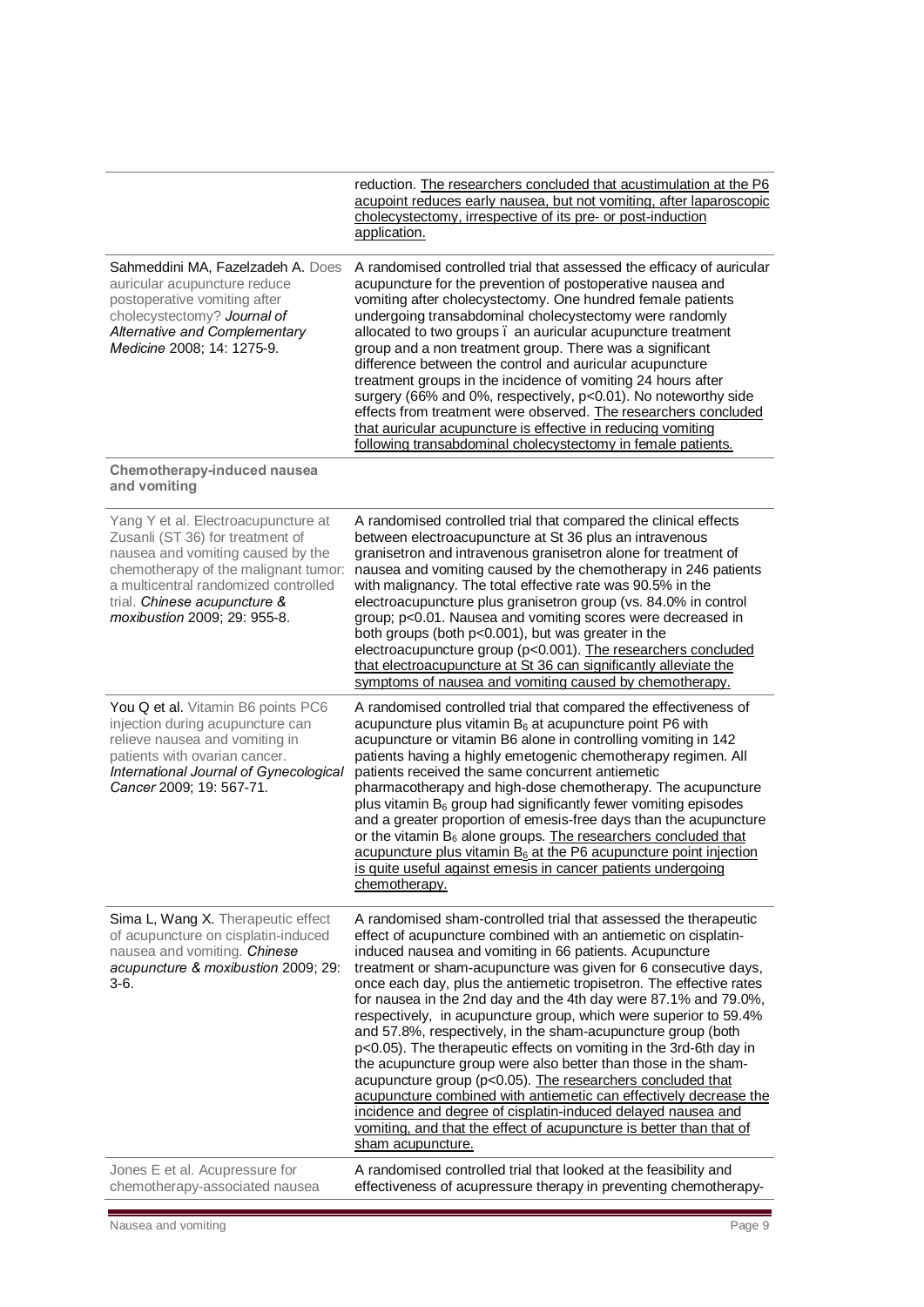| and vomiting in children. Journal of<br>the Society for Integrative Oncology<br>2008; 6: 141-5.                                                                                                                      | associated nausea in 21 children with cancer. Acupressure wrist<br>bands and placebo bands were compared. All patients also<br>received standard antiemetic therapy for each treatment.<br>Expectations and outcomes of nausea and vomiting were<br>assessed by questionnaires. In general, patients expressed<br>moderate expectations that acupressure would prevent nausea<br>and vomiting. Following the session with an acupressure band, a<br>third of all patients reported better than expected nausea<br>prevention. There was no significant difference in nausea or<br>vomiting between the treatment groups, and there were no<br>significant side effects from the bands. The researchers concluded<br>that acupressure using a band is feasible and well tolerated by<br>children having chemotherapy, but was not more effective than<br>placebo in this sample of patients.                                                                                                                                                                                                                                                                                                                                                                                                        |
|----------------------------------------------------------------------------------------------------------------------------------------------------------------------------------------------------------------------|----------------------------------------------------------------------------------------------------------------------------------------------------------------------------------------------------------------------------------------------------------------------------------------------------------------------------------------------------------------------------------------------------------------------------------------------------------------------------------------------------------------------------------------------------------------------------------------------------------------------------------------------------------------------------------------------------------------------------------------------------------------------------------------------------------------------------------------------------------------------------------------------------------------------------------------------------------------------------------------------------------------------------------------------------------------------------------------------------------------------------------------------------------------------------------------------------------------------------------------------------------------------------------------------------|
| Gottschling S et al. Acupuncture to<br>alleviate chemotherapy-induced<br>nausea and vomiting in pediatric<br>oncology - A randomized multicenter<br>crossover pilot trial. Klinische<br>Padiatrie 2008; 220: 365-70. | A randomised controlled trial that investigated whether<br>acupuncture as a supportive antiemetic approach reduces the<br>need for antiemetic rescue medication during highly emetogenic<br>chemotherapy in paediatric oncology. Twenty-three children<br>receiving highly emetogenic chemotherapy for treatment of solid<br>malignant tumours were allocated to receive acupuncture<br>treatment during either the second or third identical chemotherapy<br>course together with standard antiemetic medication. The main<br>outcome measure was the amount of additional antiemetic<br>medication during chemotherapy. Secondary outcome measure<br>was the number of episodes of vomiting per course. Forty-six<br>chemotherapy courses with or without acupuncture were<br>compared. The need for rescue antiemetic medication was<br>significantly lower in acupuncture courses compared to control<br>courses (p=0.001) Episodes of vomiting per course were also<br>significantly lower in courses with acupuncture (p=0.01). Except for<br>pain from needling (4/23), no side effects occurred and patient<br>acceptance of acupuncture was high. The researchers concluded<br>that acupuncture seems to be effective in preventing nausea and<br>vomiting in paediatric cancer patients. |
| Molassiotis A et al. The effects of P6<br>acupressure in the prophylaxis of<br>chemotherapy-related nausea and<br>vomiting in breast cancer patients.<br>Complementary Therapies in<br>Medicine 2007; 15: 3-12.      | A randomised controlled trial that evaluated the effectiveness of<br>acupressure using a wristband on the P6 acu-point for<br>chemotherapy-induced nausea and vomiting in 36 patients with<br>breast cancer. Patients were allocated to wear the wristband for<br>the 5 days following the chemotherapy administration.<br>Assessments of nausea, retching and vomiting were obtained from<br>all patients daily for 5 days. Nausea and retching experience, and<br>nausea, vomiting and retching occurrence and distress were all<br>significantly lower in the experimental group compared to the<br>control group (p<0.05). The researchers concluded that their<br>results highlight the important role of safe and convenient non-<br>pharmacological complementary therapies, such as acupressure,<br>in the management of the complex symptoms of chemotherapy-<br>related nausea and vomiting.                                                                                                                                                                                                                                                                                                                                                                                             |
| Melchart D et al. Acupuncture and<br>acupressure for the prevention of<br>chemotherapy-induced nausea - A<br>randomised cross-over pilot study.<br>Supportive Care in Cancer 2006; 14:<br>878-82.                    | A randomised sham-controlled trial that investigated whether a<br>combination of acupuncture and acupressure on the P6 acupoint<br>is effective for reducing chemotherapy-induced nausea and<br>vomiting in 28 patients receiving moderately or highly emetogenic<br>chemotherapy and conventional standard antiemesis. There was<br>no difference between combined acupuncture and acupressure<br>treatment at P6 and at the sham point for the nausea score, but<br>the level of nausea was very low in both groups. The researchers<br>concluded that a significant difference between treatment at P6<br>and a close sham point could not be detected, but that it could not<br>be ruled out that an existing difference was missed due to the<br>small sample size.                                                                                                                                                                                                                                                                                                                                                                                                                                                                                                                           |
| Shin YH et al. Effect of acupressure                                                                                                                                                                                 | A controlled study that examined the effect of acupressure on                                                                                                                                                                                                                                                                                                                                                                                                                                                                                                                                                                                                                                                                                                                                                                                                                                                                                                                                                                                                                                                                                                                                                                                                                                      |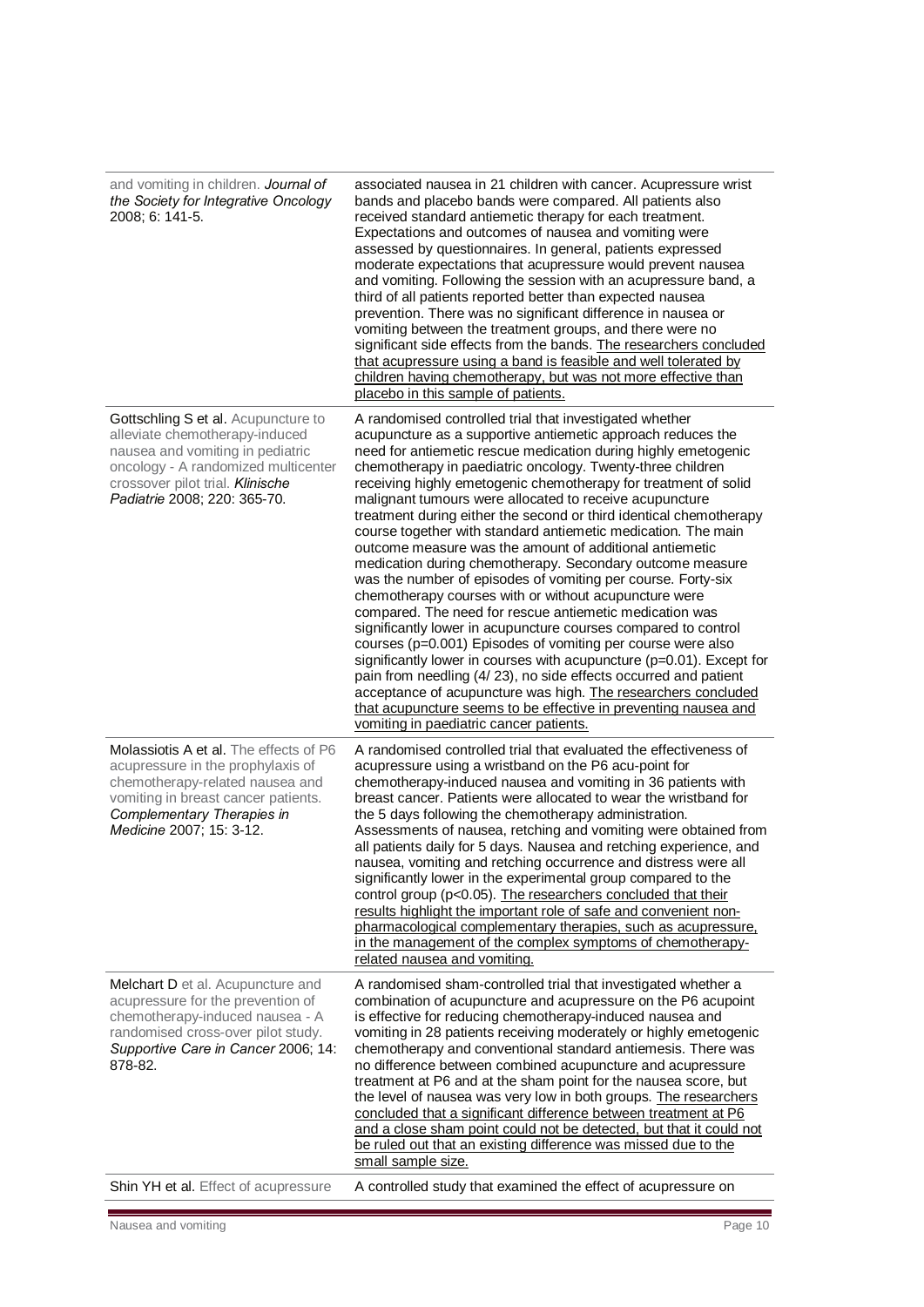| on nausea and vomiting during<br>chemotherapy cycle for Korean<br>postoperative stomach cancer<br>patients. Cancer Nursing 2004; 27:<br>267-74.                                                                  | emesis control in 40 postoperative gastric cancer patients<br>undergoing chemotherapy (cisplatin and 5-Fluorouracil). Both<br>groups received regular antiemesis medication. The intervention<br>group received acupressure training and was instructed to perform<br>the finger acupressure manoeuvre for 5 minutes on P6 point at<br>least 3 times a day before chemotherapy and mealtimes or based<br>on their needs. Both groups received equally frequent nursing<br>visits and consultations, and reported nausea and vomiting using<br>Rhode's Index of Nausea, Vomiting and Retching. We found<br>significant differences between the acupuncture and control groups<br>in the severity of nausea and vomiting, the duration of nausea, and<br>frequency of vomiting. The researchers concluded that the results<br>suggest that acupressure on P6 point appears to be an effective<br>adjunct manoeuvre in the course of emesis control. |
|------------------------------------------------------------------------------------------------------------------------------------------------------------------------------------------------------------------|---------------------------------------------------------------------------------------------------------------------------------------------------------------------------------------------------------------------------------------------------------------------------------------------------------------------------------------------------------------------------------------------------------------------------------------------------------------------------------------------------------------------------------------------------------------------------------------------------------------------------------------------------------------------------------------------------------------------------------------------------------------------------------------------------------------------------------------------------------------------------------------------------------------------------------------------------|
| Nausea and vomiting in pregnancy                                                                                                                                                                                 |                                                                                                                                                                                                                                                                                                                                                                                                                                                                                                                                                                                                                                                                                                                                                                                                                                                                                                                                                   |
| Aghadam SKZ, Mahfoozi B.<br>Evaluation of the effects of<br>acupressure by sea band on nausea<br>and vomiting of pregnancy. Iranian<br>Journal of Obstetrics, Gynecology<br>and Infertility 2010; 13: 39-44.     | A randomised placebo-controlled trial that evaluated the effects of<br>acupressure in reducing the severity of nausea and the episodes<br>of vomiting in 100 primigravida women (in weeks 10-16 of<br>pregnancy). Treatment lasted for 4 days in both groups. In the<br>acupressure group, Sea bands were placed on the P6 point, in the<br>placebo group Sea bands were placed on points other than the P6<br>point. The severity of nausea and frequency of vomiting decreased<br>significantly after treatment in the acupressure group.(p=0.60 and<br>p=0.55, respectively) compared to the placebo group. The<br>researchers concluded that acupressure (using Sea-bands) is free<br>from side effects, economical and effective in reducing the severity<br>of nausea and frequency of vomiting in pregnancy.                                                                                                                               |
| Shin HS et al. Effect of Nei-Guan<br>point (P6) acupressure on ketonuria<br>levels, nausea and vomiting in<br>women with hyperemesis gravidarum.<br>Journal of Advanced Nursing 2007;<br>59: 510-9.              | A randomised placebo-controlled trial that examined the effect of<br>P6 point acupressure on nausea, vomiting and ketonuria levels in<br>66 women diagnosed with hyperemesis gravidarum. The women<br>were allocated to an acupressure group, a placebo group and a<br>control group (which received only conventional intravenous<br>treatment). The degree of nausea and vomiting was statistically<br>significantly lower in the acupressure group compared with the<br>placebo and control groups. Ketonuria levels were reduced over<br>time and, on days 3 and 4 of hospitalisation, levels in the treatment<br>group were statistically significantly lower than in the placebo or<br>control groups (p<005). The researchers concluded that P6<br>acupressure is a useful treatment for relieving symptoms<br>experienced by women with hyperemesis gravidarum.                                                                           |
| Heazell A et al. Acupressure for the<br>in-patient treatment of nausea and<br>vomiting in early pregnancy: A<br>randomized control trial. American<br>Journal of Obstetrics and Gynecology<br>2006; 194: 815-20. | A randomised placebo-controlled trial that evaluated the efficacy of<br>acupressure at the P6 point for the in-patient treatment of severe<br>nausea and vomiting in early pregnancy. In all, 80 patients with<br>nausea and vomiting plus ketonuria before 14 weeks of gestation<br>were included. Acupressure was well tolerated and not associated<br>with an increase in perinatal morbidity or death, but did not reduce<br>the amount of antiemetic medication used, the requirement for<br>intravenous fluid, and median duration of in-patient stay compared<br>with placebo. The researchers concluded that the use of<br>acupressure at the P6 point does not reduce the amount of<br>antiemetic medication or intravenous fluid used, or median<br>duration of in-patient stay.                                                                                                                                                        |
| Other types of nausea and<br>vomiting                                                                                                                                                                            |                                                                                                                                                                                                                                                                                                                                                                                                                                                                                                                                                                                                                                                                                                                                                                                                                                                                                                                                                   |
| Zheng H et al. Effect of<br>transcutaneous electrical acupoint<br>stimulation on nausea and vomiting<br>induced by patient controlled                                                                            | A randomised controlled trial that looked at the effect of<br>transcutaneous electrical acupoint stimulation (TEAS) on nausea<br>and vomiting induced by patient-controlled intravenous analgesia<br>(PCIA) with tramadol. Sixty patients were allocated either to TEAS                                                                                                                                                                                                                                                                                                                                                                                                                                                                                                                                                                                                                                                                           |

on LI 4 and P6 acupuncture points intermittently from 30 min

intravenous analgesia with tramadol.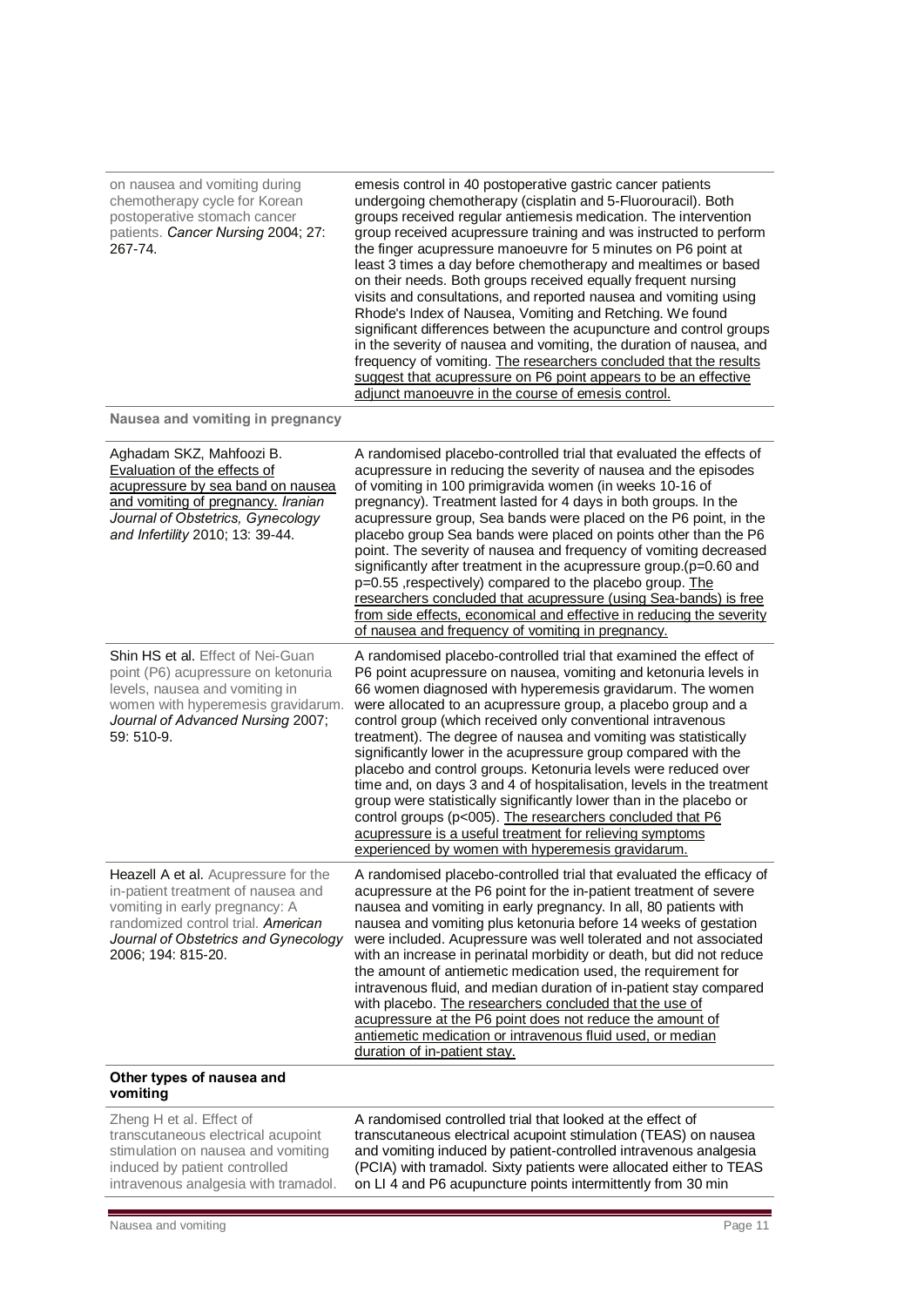| Chinese Journal of Integrative<br>Medicine 2008; 14: 61-4.                                                                                                                                                                                                 | before analgesia induction to 24 h after surgery or operation into<br>two groups or to sham TEAS. The pre-operation medication,<br>induction of analgesia and continuous anesthesia used in the two<br>groups were the same. The incidence and degree of nausea and<br>vomiting, as well as the number of patients who needed remedial<br>antiemetic in the acupuncture group were less than those in the<br>sham group. The VAS score and PCIA pressing time were lower<br>with acupuncture than in the sham group. The researchers<br>concluded that transcutaneous electrical acupoint stimulation could<br>prevent nausea and vomiting induced by patient-controlled<br>intravenous analgesia with tramadol.                                                                                                                                                                                                                                                                                                                                                                                                                                                                                                                                                                                         |
|------------------------------------------------------------------------------------------------------------------------------------------------------------------------------------------------------------------------------------------------------------|----------------------------------------------------------------------------------------------------------------------------------------------------------------------------------------------------------------------------------------------------------------------------------------------------------------------------------------------------------------------------------------------------------------------------------------------------------------------------------------------------------------------------------------------------------------------------------------------------------------------------------------------------------------------------------------------------------------------------------------------------------------------------------------------------------------------------------------------------------------------------------------------------------------------------------------------------------------------------------------------------------------------------------------------------------------------------------------------------------------------------------------------------------------------------------------------------------------------------------------------------------------------------------------------------------|
| Bridge P et al. Pilot study<br>investigating efficacy of acupressure<br>wristbands for reduction of<br>radiotherapy-induced nausea.<br>Journal of Radiotherapy in Practice<br>2003; 3: 205-12.                                                             | A pilot prospective, paired, cross-over study that aimed to<br>determine if acupressure wristbands could help reduce<br>radiotherapy-induced nausea. A total of 30 patients were recruited<br>via radiotherapists. Their daily nausea levels were assessed for a<br>fortnight using a simple questionnaire and an anti-emetic tablet<br>count. Comparing the 2 weeks data for these patients showed that<br>there was a dramatic drop in their scores when the acupressure<br>wristbands were used. There was a mean score drop of 61% for<br>the combined nausea and vomiting frequency and severity. The<br>researchers concluded that their study suggested that acupressure<br>wristbands might have a role to play in the treatment of<br>radiotherapy-induced nausea.                                                                                                                                                                                                                                                                                                                                                                                                                                                                                                                              |
| Dent HE et al. Continuous PC6<br>wristband acupressure for relief of<br>nausea and vomiting associated with<br>acute myocardial infarction: A partially<br>randomised, placebo-controlled trial.<br>Complementary Therapies in<br>Medicine 2003; 11: 72-7. | A partially randomised placebo-controlled trial that assessed the<br>effectiveness of continuous P6 acupressure as an adjunct to<br>antiemetic drug therapy in the prevention and control of nausea<br>and vomiting in the first 24 hours after myocardial infarction (MI). A<br>total of 301 consecutive patients admitted following acute MI were<br>included. The first 125 patients recruited received no additional<br>intervention. Subsequent patients were randomised to receive<br>either continuous P6 acupressure or placebo acupressure. There<br>were no significant differences between the groups for the whole<br>24-hour treatment period. However, the P6 acupressure group<br>experienced significantly lower incidences of nausea and/or<br>vomiting during the last 20 hours (18%), compared with the<br>placebo (32%) or control (43%) groups (p<0.05). The severity of<br>symptoms and the need for antiemetic drugs were also reduced in<br>the acupressure group, but these differences were not statistically<br>significant. The researchers concluded that continuous 24-hour P6<br>acupressure therapy as an adjunct to standard antiemetic<br>medication for post-myocardial infarction nausea and vomiting is<br>feasible and is well accepted and tolerated by patients. |
| Roscoe JA et al. Acupressure bands<br>are effective in reducing radiation<br>therapy-related nausea. Journal of<br>Pain & Symptom Management 2009;<br>38: 381-9.                                                                                           | A randomised controlled trial that investigated the effectiveness of<br>acupressure bands in controlling radiation therapy-induced<br>nausea. A total of 88 patients who experienced nausea at prior<br>treatments were allocated to standard care alone, or standard care<br>plus acupressure bands. Patients reported nausea for 2 days prior<br>to randomisation and for 5 days following using a seven-point<br>semantic rating scale (1=not nauseated to 7=extremely<br>nauseated). Patients in the acupressure group reported greater<br>reduction in average nausea than patients in the standard care<br>alone group ( $p=0.01$ ; mean(bands)=0.70, mean(no bands)=0.10).<br>This equates to a 23.8% decrease in nausea with acupressure<br>compared to a 4.8% decrease in the control group, a difference of<br>19 percentage points. The researchers concluded that<br>acupressure bands are an effective, low-cost, nonintrusive, well-<br>accepted, and safe adjunct to standard antiemetic medication.                                                                                                                                                                                                                                                                                      |
| <b>Physiological studies</b>                                                                                                                                                                                                                               |                                                                                                                                                                                                                                                                                                                                                                                                                                                                                                                                                                                                                                                                                                                                                                                                                                                                                                                                                                                                                                                                                                                                                                                                                                                                                                          |
| Huang ST et al. Increase in the vagal<br>modulation by acupuncture at                                                                                                                                                                                      | A study that investigated whether acupuncture at the P6 point<br>could improve vagal modulation by using heart rate variability                                                                                                                                                                                                                                                                                                                                                                                                                                                                                                                                                                                                                                                                                                                                                                                                                                                                                                                                                                                                                                                                                                                                                                          |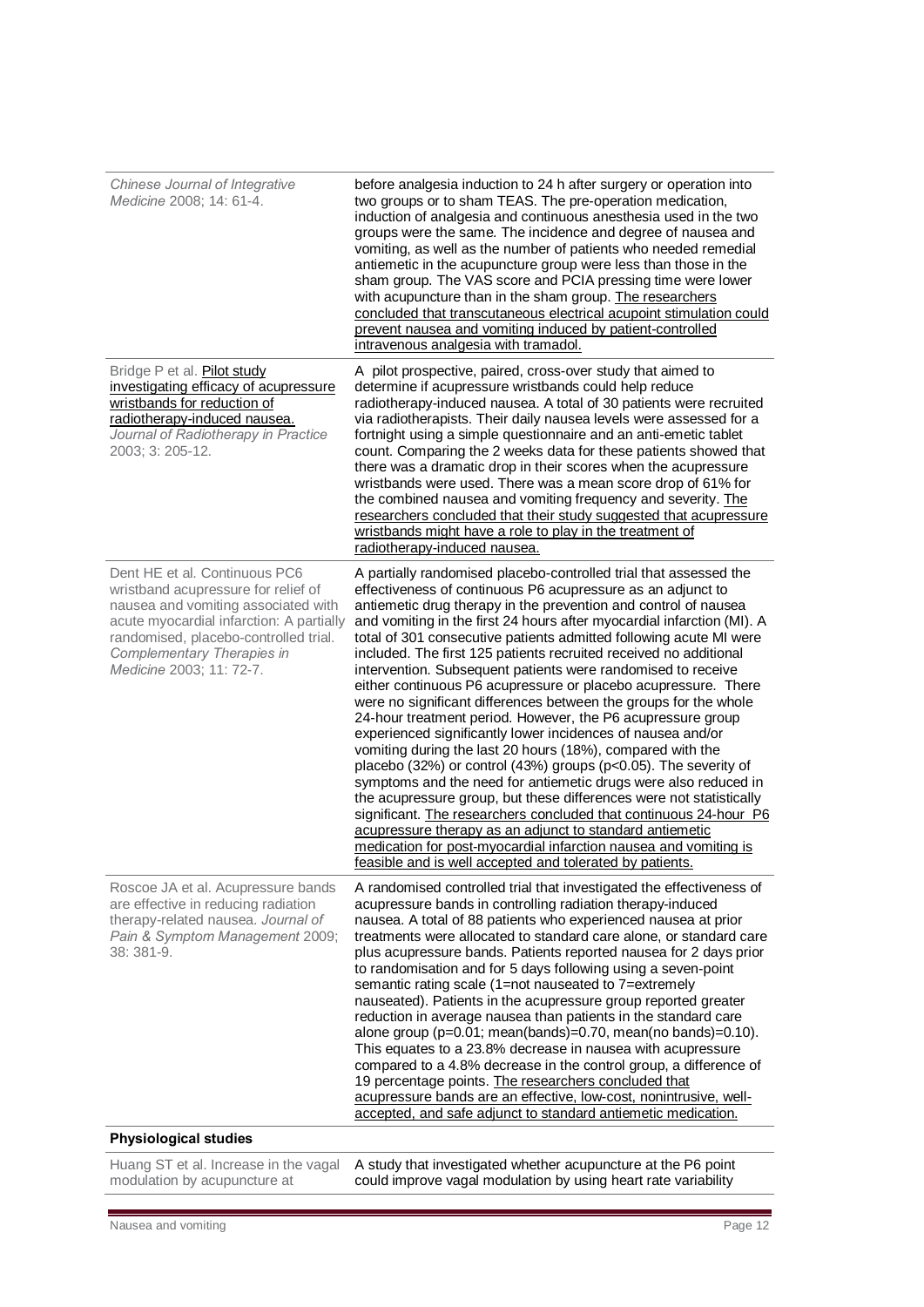| Neiguan point in the healthy subjects.<br>American Journal of Chinese<br>Medicine 2005; 33: 157-64.<br>Tatewaki M et al. <b>Effects of</b><br>acupuncture on vasopressin-induced<br>emesis in conscious dogs. American<br>Journal of Physiology - Regulatory<br><b>Integrative and Comparative</b><br>Physiology 2005. 288: 57-2. | analysis. In all, 39 subjects received acupuncture at the P6 point,<br>38 subjects received sham acupuncture, and 34 subjects received<br>no treatment. The normalised high-frequency power was used as<br>the index of vagal modulation, and the low-/high-frequency power<br>ratio was used as the index of sympathovagal balance. The<br>normalised high-frequency power after acupuncture increased<br>significantly from the P6 acupuncture group, but not in the sham<br>acupuncture or no-treatment group. In both the P6 and sham<br>acupuncture groups, the mean RR interval (the intervals between<br>consecutive R waves in the electrocardiogram) increased<br>significantly after acupuncture. In the no-treatment group, there<br>was no statistical difference in all heart rate variability measures in<br>the initial and later sessions. The researchers concluded that<br>acupuncture at the P6 point can increase vagal modulation of the<br>subjects. This result may be helpful in the understanding of the<br>mechanism underlying the effect of acupuncture or acupressure at<br>P6 on the lessening of nausea and vomiting in clinic.<br>Vasopressin, a posterior pituitary hormone, is involved in nausea<br>and vomiting in humans and dogs. To investigate the antiemetic<br>effects of acupuncture on vasopressin-induced emesis,<br>gastroduodenal motor activity and the frequency of retching and<br>vomiting were simultaneously recorded in conscious dogs.<br>Gastroduodenal motility was continuously monitored throughout |
|-----------------------------------------------------------------------------------------------------------------------------------------------------------------------------------------------------------------------------------------------------------------------------------------------------------------------------------|----------------------------------------------------------------------------------------------------------------------------------------------------------------------------------------------------------------------------------------------------------------------------------------------------------------------------------------------------------------------------------------------------------------------------------------------------------------------------------------------------------------------------------------------------------------------------------------------------------------------------------------------------------------------------------------------------------------------------------------------------------------------------------------------------------------------------------------------------------------------------------------------------------------------------------------------------------------------------------------------------------------------------------------------------------------------------------------------------------------------------------------------------------------------------------------------------------------------------------------------------------------------------------------------------------------------------------------------------------------------------------------------------------------------------------------------------------------------------------------------------------------------------------------------------------------|
|                                                                                                                                                                                                                                                                                                                                   | the experiment. Electroacupuncture (EA) was performed before,<br>during, and after the vasopressin infusion. To investigate whether<br>the opioid pathway is involved in EA-induced antiemetic effects,<br>naloxone (a central and peripheral opioid receptor antagonist) or<br>naloxone methiodide (a peripheral opioid receptor antagonist) was<br>administered before, during, and after EA and vasopressin<br>infusion. EA at P6 significantly reduced the number of episodes of<br>retching and vomiting induced by vasopressin. EA at P6 also<br>suppressed retrograde peristaltic contractions. In contrast, EA at<br>two other acupoints had no antiemetic effects. The antiemetic<br>effect of EA was abolished by pretreatment with naloxone but not<br>naloxone methiodide, suggesting that the antiemetic effect of<br>acupuncture is mediated via the central opioid pathway.                                                                                                                                                                                                                                                                                                                                                                                                                                                                                                                                                                                                                                                                     |
| General research on mechanisms<br>for acupuncture                                                                                                                                                                                                                                                                                 |                                                                                                                                                                                                                                                                                                                                                                                                                                                                                                                                                                                                                                                                                                                                                                                                                                                                                                                                                                                                                                                                                                                                                                                                                                                                                                                                                                                                                                                                                                                                                                |
| Hui KK et al. Acupuncture, the limbic<br>system, and the anticorrelated<br>networks of the brain. Auton Neurosci<br>2010; 157: 81-90.                                                                                                                                                                                             | A paper that discusses research showing that acupuncture<br>mobilises the functionally anti-correlated networks of the brain to<br>mediate its actions, and that the effect is dependent on the<br>psychophysical response. The research used functional magnetic<br>resonance imaging studies of healthy subjects to show that<br>acupuncture stimulation evokes deactivation of a limbic-paralimbic-<br>neocortical network, which encompasses the limbic system, as<br>well as activation of somatosensory brain regions. It has also been<br>shown that the effect of acupuncture on the brain is integrated at<br>multiple levels, down to the brainstem and cerebellum.                                                                                                                                                                                                                                                                                                                                                                                                                                                                                                                                                                                                                                                                                                                                                                                                                                                                                  |
| Cheng KJ. Neuroanatomical basis of<br>acupuncture treatment for some<br>common illnesses. Acupunct Med<br>2009;27: 61-4.                                                                                                                                                                                                          | A review that looked at acupuncture treatment for some common<br>conditions. It is found that, in many cases, the acupuncture points<br>traditionally used have a neuroanatomical significance from the<br>viewpoint of biomedicine. From this, the reviewers hypothesize that<br>plausible mechanisms of action include intramuscular stimulation<br>for treating muscular pain and nerve stimulation for treating<br>neuropathies.                                                                                                                                                                                                                                                                                                                                                                                                                                                                                                                                                                                                                                                                                                                                                                                                                                                                                                                                                                                                                                                                                                                           |
| Lee B et al. Effects of acupuncture on<br>chronic corticosterone-induced<br>depression-like behavior and                                                                                                                                                                                                                          | In animal studies, acupuncture has been found to significantly<br>reduce anxiety-like behaviour, and increase brain levels of<br>neuropeptide Y, the brain levels of which appear to correlate with                                                                                                                                                                                                                                                                                                                                                                                                                                                                                                                                                                                                                                                                                                                                                                                                                                                                                                                                                                                                                                                                                                                                                                                                                                                                                                                                                            |

E